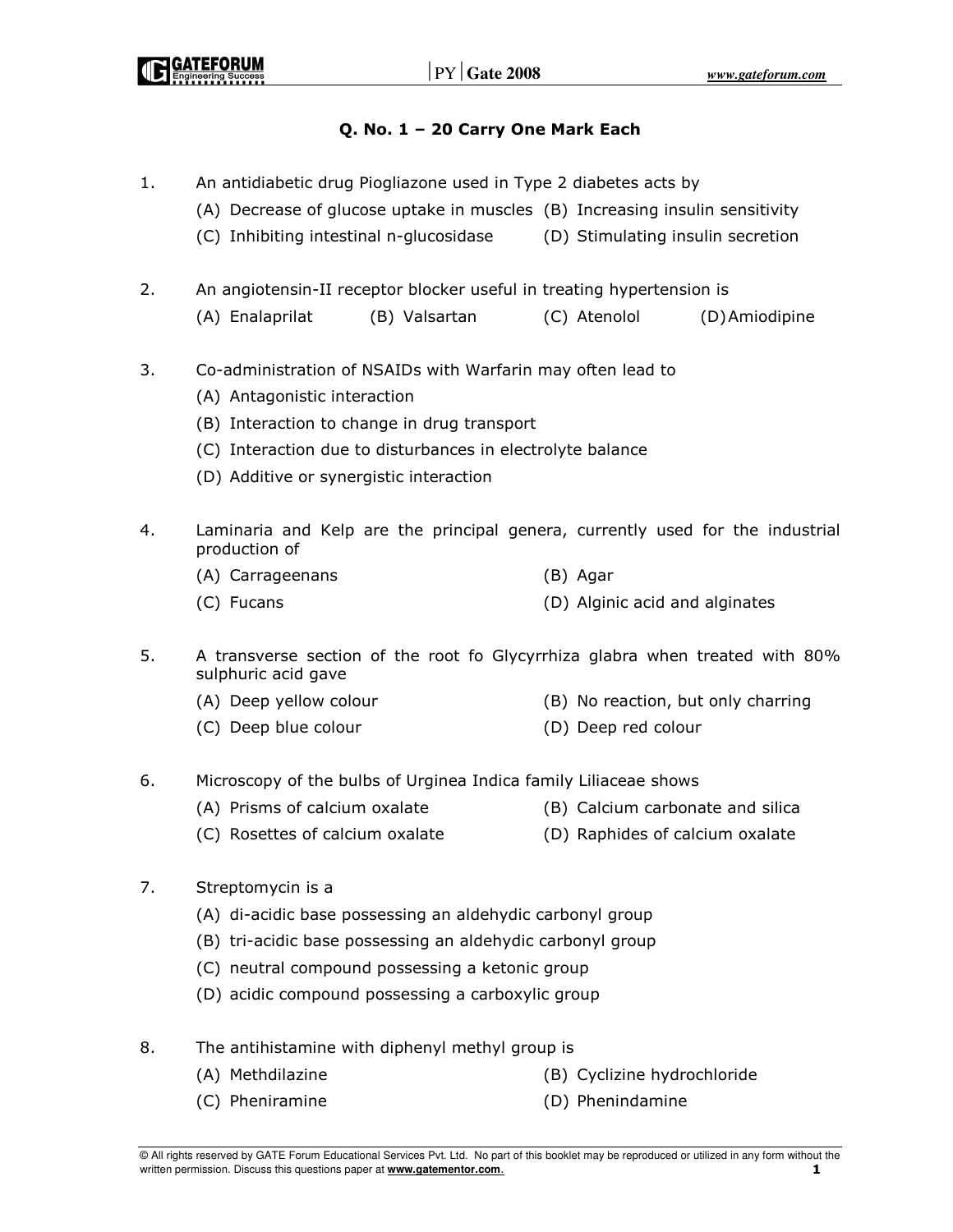| 9.  | Heterocyclic rings present in pilocarpine are                                                                                                                                                                                                               |                               |                                          |  |  |  |  |  |
|-----|-------------------------------------------------------------------------------------------------------------------------------------------------------------------------------------------------------------------------------------------------------------|-------------------------------|------------------------------------------|--|--|--|--|--|
|     | (A) Imidazole and Quinoline                                                                                                                                                                                                                                 | (B) Imidazole and Thiazole    |                                          |  |  |  |  |  |
|     | (C) Quinoline and Phenanthrene                                                                                                                                                                                                                              |                               | (D) Imidazole and Dihydrofuran           |  |  |  |  |  |
| 10. | The most important microbial virulence factor in the etiology of bacterial<br>meningitis is                                                                                                                                                                 |                               |                                          |  |  |  |  |  |
|     | (A) Exotoxin                                                                                                                                                                                                                                                | (B) Components of the capsule |                                          |  |  |  |  |  |
|     | (C) Coagulase                                                                                                                                                                                                                                               | (D) Hyaluronidase             |                                          |  |  |  |  |  |
| 11. | Commonly used tetanus vaccine is produced by<br>(A) treatment of the causative organism with heat or UV light and finally<br>obtaining the toxoid<br>(B) sub-culuring the virus at pH 10.4<br>(C) artificially generating antibodies to viral glycoproteins |                               |                                          |  |  |  |  |  |
|     | (D) isolating the antigenicity genes from the causative organism                                                                                                                                                                                            |                               |                                          |  |  |  |  |  |
| 12. | Which of the following equations is valid for standard B-DNA?<br>$(A)$ A+T=G+C<br>$(B)$ A+T=2(G+C)                                                                                                                                                          |                               | (C) $2(A+T)=3(G+C)$ (D) $A+G=T+C$        |  |  |  |  |  |
| 13. | Clinical jaundice, typified by yellowing of the tissues is associated with elevated<br>levels of                                                                                                                                                            |                               |                                          |  |  |  |  |  |
|     | (A) serum lysozyme                                                                                                                                                                                                                                          | (B) serum bilirubin           |                                          |  |  |  |  |  |
|     | (C) serum creatinine                                                                                                                                                                                                                                        |                               | (D) serum $\gamma$ -glutamyl transferase |  |  |  |  |  |
| 14. | In NMR spectrometry, the chemical shift $(\delta)$ is expressed in                                                                                                                                                                                          |                               |                                          |  |  |  |  |  |
|     | (A) Parts per million (B) Gauss                                                                                                                                                                                                                             | (C) Tesla                     | (D) Hertz                                |  |  |  |  |  |
| 15. | In chromatographic separation, the different species in the sample, undergo the<br>process of                                                                                                                                                               |                               |                                          |  |  |  |  |  |
|     | (A) chemical interaction (B) partition                                                                                                                                                                                                                      | (C) volatilization            | (D) ionization                           |  |  |  |  |  |
| 16. | A target material used in the production of X-rays is                                                                                                                                                                                                       |                               |                                          |  |  |  |  |  |
|     | (A) potassium<br>(B) copper                                                                                                                                                                                                                                 | (C) aluminium                 | (D) sodium                               |  |  |  |  |  |
| 17. | The requirements and guidelines for clinical trials, import and manufacture of<br>new drugs as per the Drugs & Cosmetics Rules is given under Schedule                                                                                                      |                               |                                          |  |  |  |  |  |
|     | (A)<br>N<br>$(B)$ Y                                                                                                                                                                                                                                         | $(B)$ A                       | $(D)$ B                                  |  |  |  |  |  |
| 18. | The growth of large particles at the expense of smaller ones, as a result of a<br>difference in the solubility of the particles of varying sizes, is termed as                                                                                              |                               |                                          |  |  |  |  |  |
|     | Interfacial phenomenon<br>(A)                                                                                                                                                                                                                               | (B) Partitioning              |                                          |  |  |  |  |  |
|     | Erosive formulation<br>(D) Oswald ripening<br>(C)                                                                                                                                                                                                           |                               |                                          |  |  |  |  |  |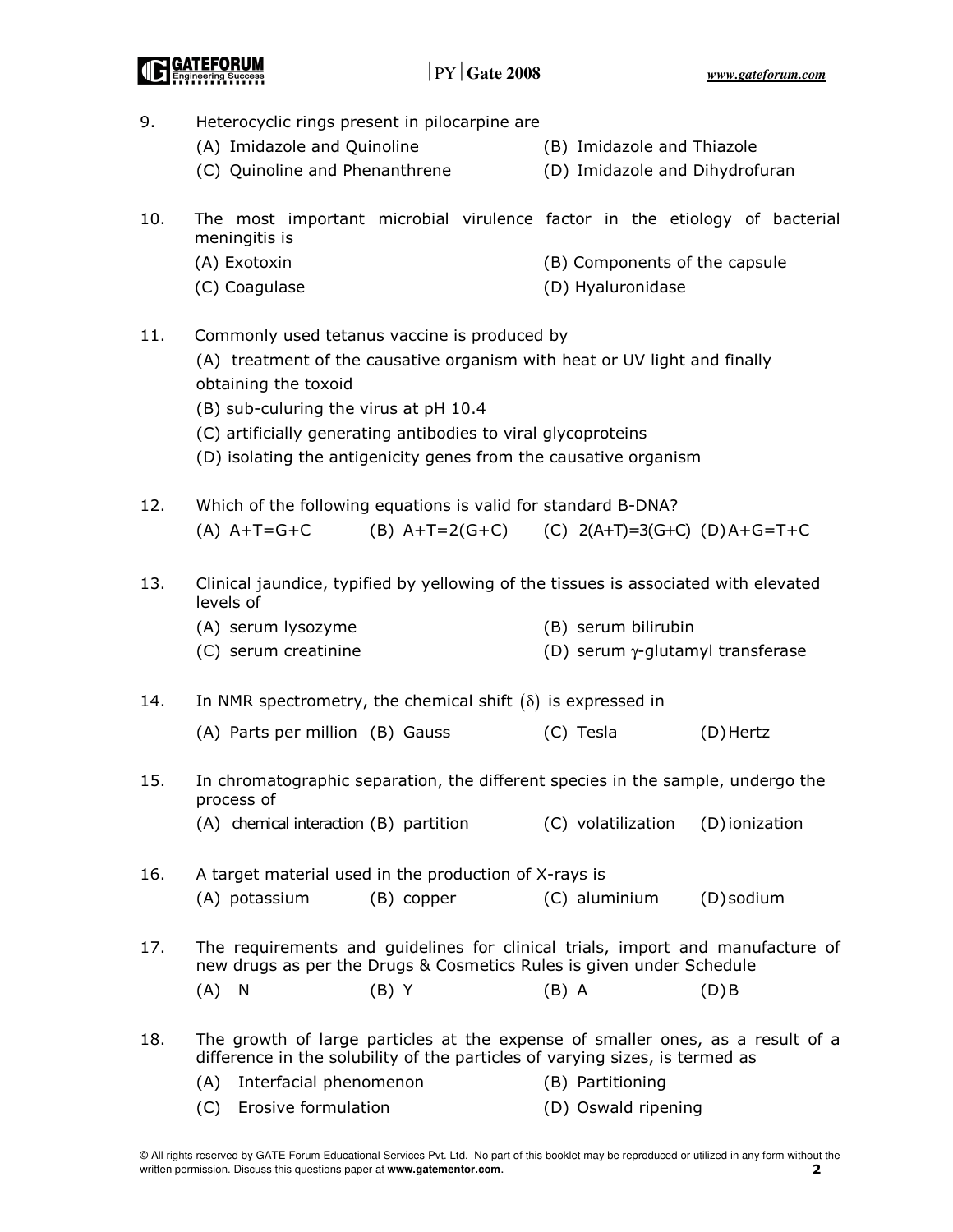- 19. Cyclic oligomers of glucose that form water soluble inclusion complexes, which are biocompatible and improve the bioavailability of drugs
	- (A) chlorophyll (B) polyethylene glycol
	- (C) cross povidone (D) cyclodextrin
- 20. 'Draves test' is associated with measuring the efficiency of
	- (A) Detergents (B) Wetting agents
	- (C) Suspending agents (D) Adsorbent

### Q. No. 21 – 75 Carry Two Marks Each

- 21. Effects of fibrates on blood lipids are mediated by
	- (A) Inhibiting both synthesis and esterification of fatty acids
	- (B) Their interaction with peroxisome proliferators-activated receptors (PPARs)
	- (C) Reducing the conversion of HMG-CoA to mevalonate
	- (D) Sequestering bile acids
- 22. A cardioselective beta blocker with vasodilating properties is (A) Pindolol (B) Atenolol (C) Bisoprolol (D) Nebivolol
- 23.  $\langle$  -CH = CH COOH is the precursor for the biosynthesis of



 $(C)$   $\qquad \qquad$   $\qquad \qquad$   $\qquad \qquad$   $\qquad$   $\qquad$   $\qquad$   $\qquad$   $\qquad$   $\qquad$   $\qquad$   $\qquad$   $\qquad$   $\qquad$   $\qquad$   $\qquad$   $\qquad$   $\qquad$   $\qquad$   $\qquad$   $\qquad$   $\qquad$   $\qquad$   $\qquad$   $\qquad$   $\qquad$   $\qquad$   $\qquad$   $\qquad$   $\qquad$   $\qquad$   $\qquad$   $\qquad$   $\qquad$   $\qquad$   $\q$ NH CH<sub>2</sub>-COCH<sub>2</sub>





24. (-) – Hyoscyamine is

- (A) 15-20 times more active as a mydriatic than  $(+)$  hyoscyamine
- (B) Inactive as a mydriatic
- (C) 3-5 times less active as a mydriatic than (+)- hyoscyamine
- (D) 100 times more active as a mydriatic than  $(+)$  hyoscyamine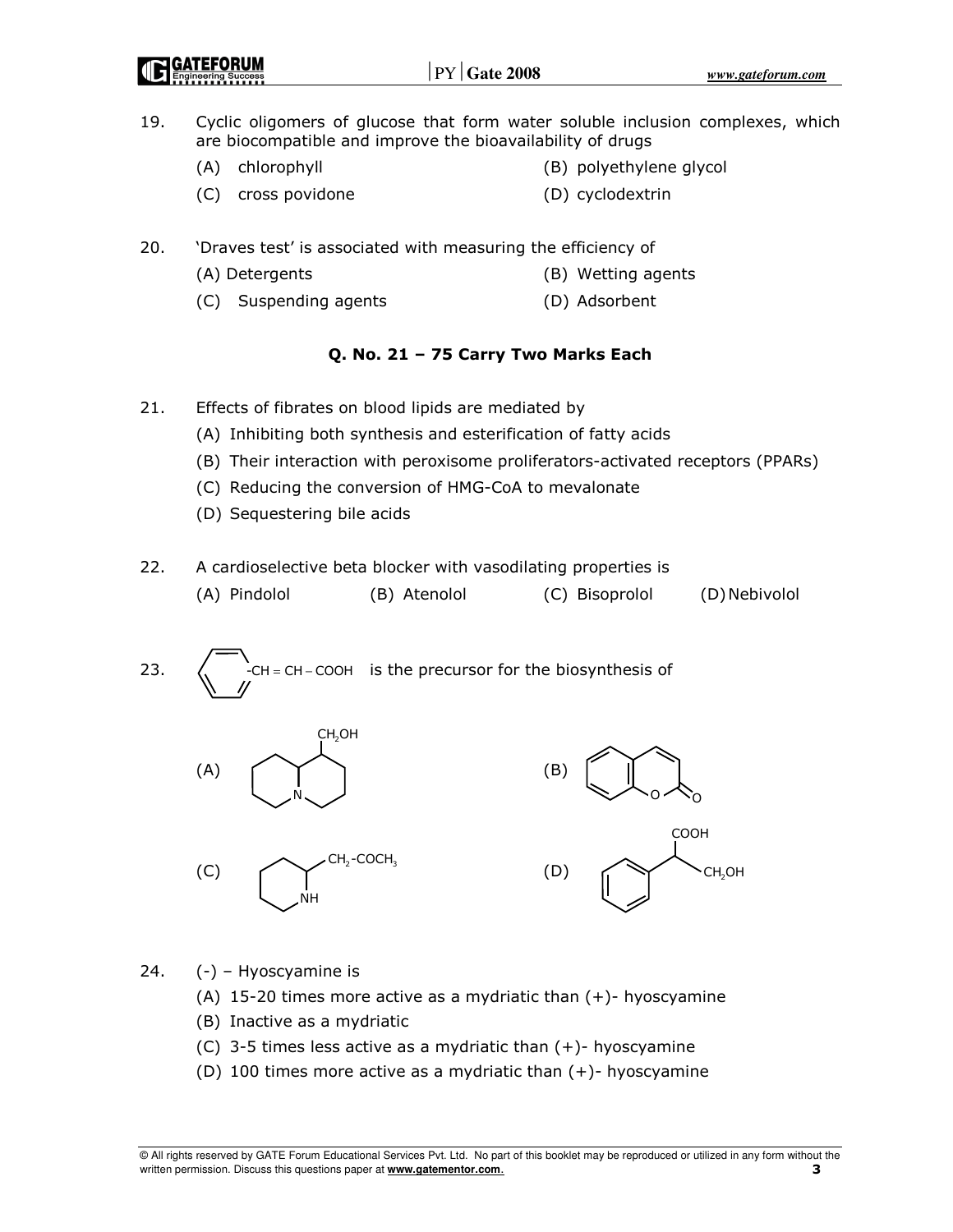



The reaction is known as

- 
- 
- (A) Grignard reaction (B) Gabriel phthalimide synthesis
- (C) Gomberg reaction (D) Reimer Tiemann reaction
- 26. In thiazole diuretics, the position 7 is very important and is occupied by a
	-
	-
	- (A)  $CH_3$  group (B) Free sulphamoyl group
		-
	- (C) Chloro group  $(D)$  Free NH<sub>2</sub> group
- 27. Compound I reacts with II to form X



- (A) Ethyl biscoumacetate (B) Phenindione
- (C) Warfarin (D) Dicoumarol
- 
- 28. A mass spectrum is obtained by plotting
	- (A) Molecular weight versus peak height
	- (B) Concentration versus peak height
	- (C) Concentration versus degree of deflection of ions
	- (D) Abundance of ions versus their m/e ratio
- 29. Aldehydes can be distinguished from other C=O containing compounds by IR, due to
	- (A) The low frequency of absorption of aldehydes
	- (B) The alkyl or aryl group is attached to  $>C=O$
	- (C) The double bond present
	- (D) The double at the C-H-stretching region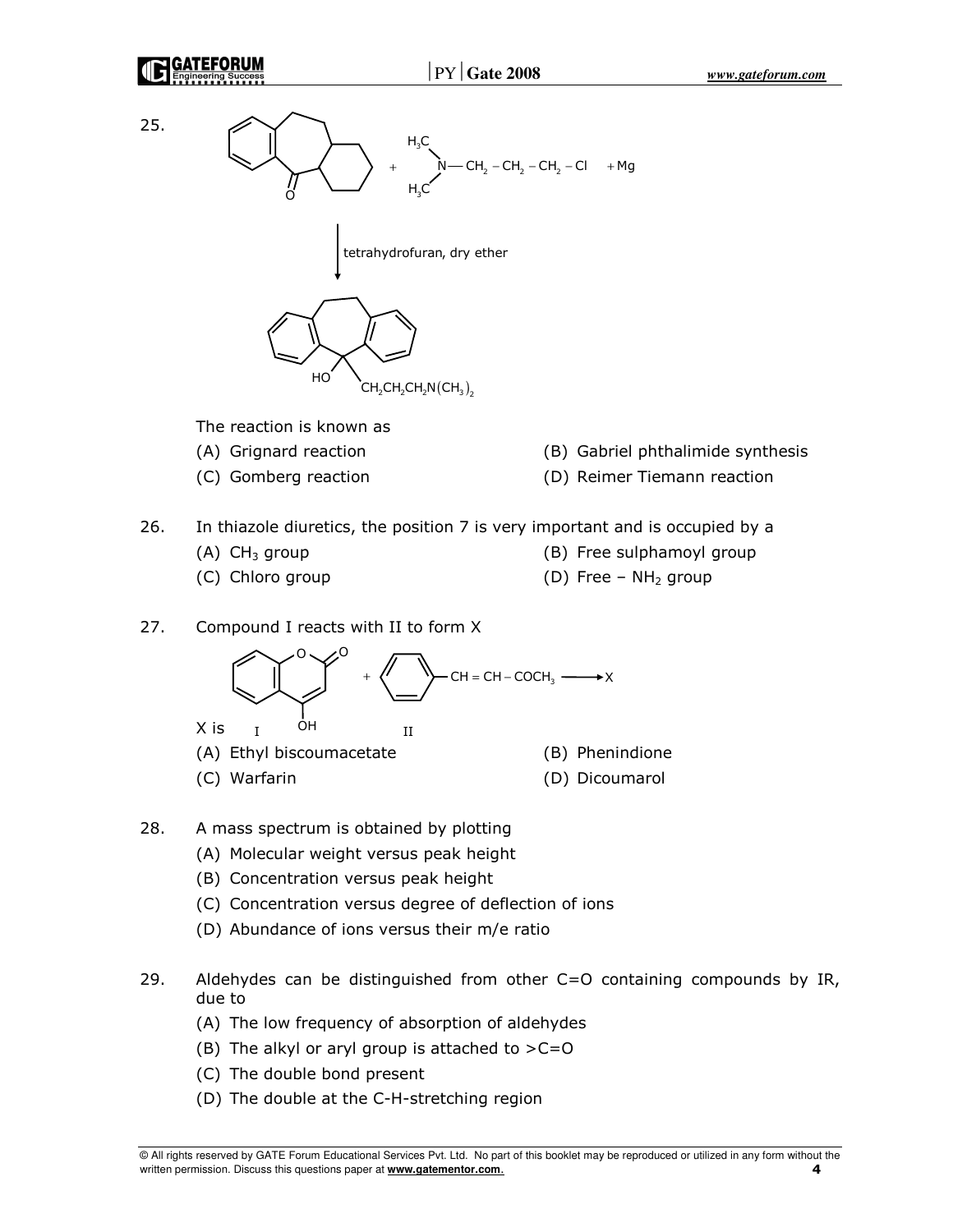- 30. A super disintegrant in tablet formulation is
	- (A) sodium starch glycollate (B) starch
	- (C) PVP (D) Mg-Aluminium silicate
- 

- 
- 31. A drug was administered to 30 subjects as a tablet (30 mg), an oral aqueous solution (30 mg) and as an intravenous infusion (0.3 mg). Mean AUC's (ng.hr/mL), dose normalized to 1 mg, for tablet, oral solution and IV were 0.91, 0.87 and 103.0 respectively.

 Calculate the relative bioavailability of the drug in tablet compared to the oral solution and the absolute bioavailability of tablet form

| $(A)$ 104.6%, 0.883% | $(B)$ 81%, 5.6%            |
|----------------------|----------------------------|
|                      | $\sqrt{N}$ 100/ $\sqrt{N}$ |

- (C) 10.46%, 8.83% (D) 19%, 56%
- 32. When ammonium chloride is gradually and slowly incorporated into an emulsion stabilized with ammonium oleate,
	- (A) Emulsion will crack immediately
	- (B) It will invert from o/w to w/o type
	- (C) It will invert from w/o to o/w type
	- (D) There will be no impact on its physical stability
- 33. A prescription requires 4 mEq/ liter of hydrogen phosphate ion  $HPO<sub>4</sub><sup>-2</sup>$ . How many milligrams of dibasic potassium phosphate  $K_2HPO_4$  (molecular weight 174) be required?
	- (A) 174 mg/litre (B) 30.5 mg/litre (C) 522 mg / litre (D) 348 mg/ litre
- 34. Gram positive bacteria typically contain
	- (A) cell walls that lack peptidoglycans
	- (B) repeating units of arabinogalactan and mycolates in their cell walls
	- (C) Peptidoglycan containing muramic acid and D-amino acids in their cell walls
	- (D) cell walls containing predominantly polysaccharides and glycoprotein
- 35. Quaternary structure of a protein molecule refers to
	- (A) Specific association of two or more copies of a polypeptide chain to result in a biologically active molecule
	- (B) Regularly seen local structures within a polypeptide chain
	- (C) The portion of the polypeptide chain that comes into contact with another protein molecule
	- (D) The portion of the structure that gets stabilized upon binding to nucleic acids
- 36. A blood sample is treated with alkaline phosphotungestic acid to from tungsten blue, which is estimated colorimetric ally to give a positive reaction. The sample contains
	- (A) Protien (B) Serum creatinine
	- (C) Serum Phenylalanine (D) Uric acid
-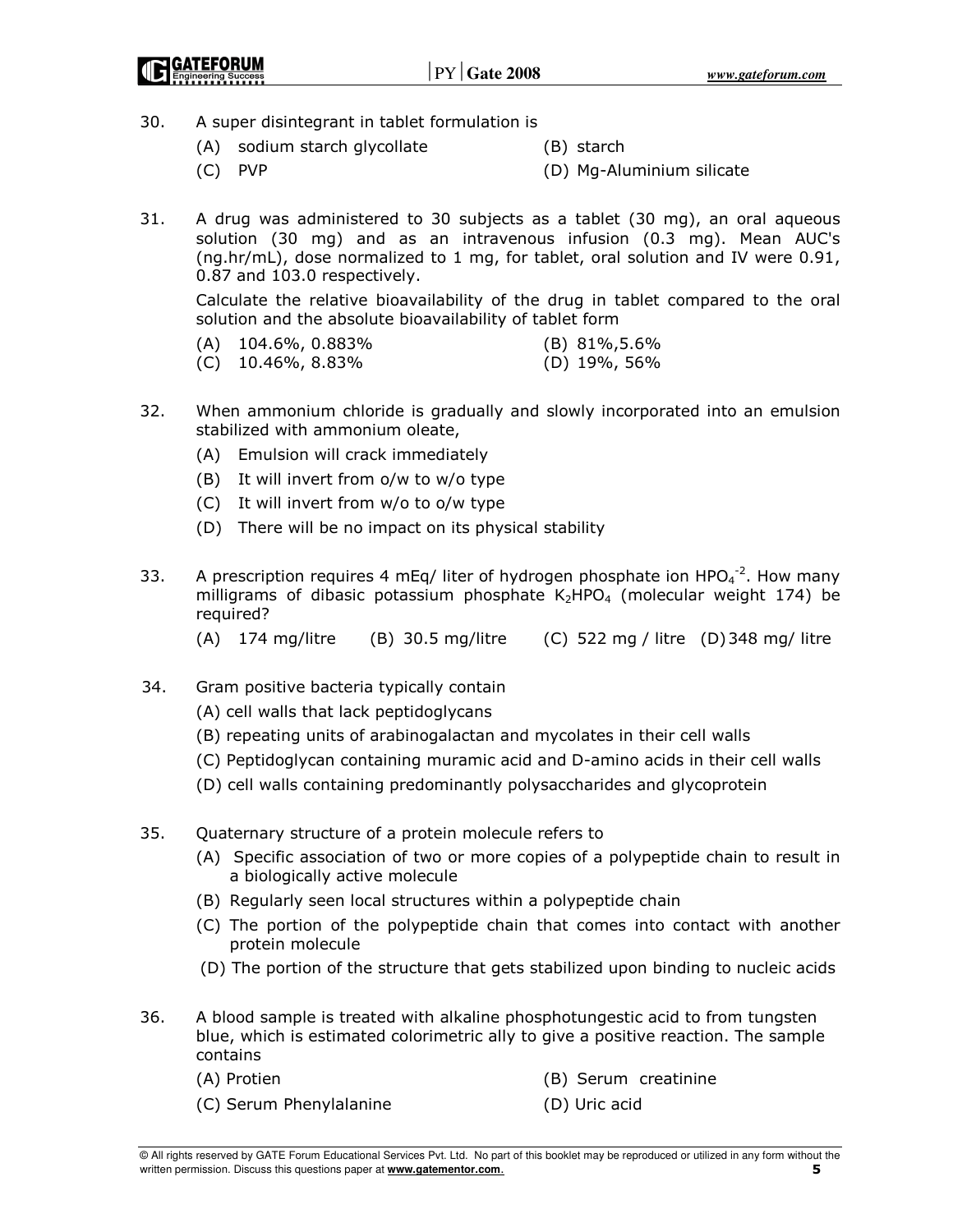| 37. |                                        | Two important steps for plant regeneration by organogenesis are                                                                              |                                    |                                         |
|-----|----------------------------------------|----------------------------------------------------------------------------------------------------------------------------------------------|------------------------------------|-----------------------------------------|
|     | (P) Establishment of callus cultures   |                                                                                                                                              |                                    | (Q) Initiation of somatic embryogenesis |
|     | (R) Germination of seeds               |                                                                                                                                              | (S) Initiation of cell suspensions |                                         |
|     | $(A)$ Q, S                             | $(B)$ P, R                                                                                                                                   | $(C)$ P, S                         | (D)Q, R                                 |
| 38. | Two tests for ephedrine are            |                                                                                                                                              |                                    |                                         |
|     |                                        | (P) A solution in dilute HCl, treated with copper sulphate and sodium hydroxide                                                              |                                    |                                         |
|     | gives a violet colour                  |                                                                                                                                              |                                    |                                         |
|     |                                        | (Q) An alcoholic solution gives a red colour with FeCl <sub>3</sub>                                                                          |                                    |                                         |
|     |                                        | (R) On shaking with solvent ether, the organic layer shows purple while the<br>aqueous layer becomes blue in colour                          |                                    |                                         |
|     |                                        | (S) A solution of vanillin gives a violet-red colour                                                                                         |                                    |                                         |
|     | $(A)$ Q, S                             | $(B)$ P, S                                                                                                                                   | $(C)$ P, R                         | (D)Q, R                                 |
|     |                                        |                                                                                                                                              |                                    |                                         |
| 39. |                                        | Dried fruits of sweet fennel has two of the following properties<br>(P) 80% of E-anethole, 10% of methyl chavicol and 5% $(+)$ – fenchone as |                                    |                                         |
|     | constitutents                          |                                                                                                                                              |                                    |                                         |
|     |                                        | $(Q)$ 65-75% $(+)$ - Linalool as a constitutent                                                                                              |                                    |                                         |
|     |                                        | (R) The fruit is a diakene, almost cylindrical and surrounded by large stylopod                                                              |                                    |                                         |
|     |                                        | (S) The fruit is elongated and surrounded by calyculus                                                                                       |                                    |                                         |
|     | $(A)$ P, R                             | $(B)$ Q, S                                                                                                                                   | $(C)$ P, S                         | (D)Q, R                                 |
| 40. | following                              | Dihydroxy acetone phosphate is involved in the biosyntheses of two of the                                                                    |                                    |                                         |
|     | P: serotonin                           | Q: triacylglycerol                                                                                                                           | pyruvate<br>R:                     | S: methionine                           |
|     | $(A)$ P, Q                             | $(B)$ P, R                                                                                                                                   | (C) Q, S                           | (D)Q, R                                 |
| 41. |                                        | The virus responsible for SARS can be described by two of the following features                                                             |                                    |                                         |
|     | Р:                                     | It contains double-stranded DNA and requires two complementary strands to                                                                    |                                    |                                         |
|     |                                        | be synthesized to serve as mRNA                                                                                                              |                                    |                                         |
|     | o:<br>like a crown.                    | It has distinctive club-shaped particles projecting from the surface, appearing                                                              |                                    |                                         |
|     | R:                                     | It contains plus-strand RNA that can serve directly as mRNA                                                                                  |                                    |                                         |
|     | $S$ :                                  | It is retrovirus and requires extra cellular DNA for replication                                                                             |                                    |                                         |
|     | $(A)$ P, Q                             | $(B)$ P, S                                                                                                                                   | $(C)$ Q, R                         | $(D)$ R, S                              |
|     |                                        |                                                                                                                                              |                                    |                                         |
| 42. |                                        | Two of the following facts are associated with Ethylene oxide gas<br>It is non toxic and non inflammable and used for sterilization          |                                    |                                         |
|     | (P)                                    |                                                                                                                                              |                                    |                                         |
|     | (Q)<br>(R)<br>It is diluted with $CO2$ | It is a colourless inflammable gas, toxic in nature and used for sterilization                                                               |                                    |                                         |
|     | (S)                                    | It cannot penetrate plastic and paper packaging                                                                                              |                                    |                                         |
|     | (A)<br>P, R                            | $(B)$ P, S                                                                                                                                   | $(C)$ R, S                         | (D)Q, R                                 |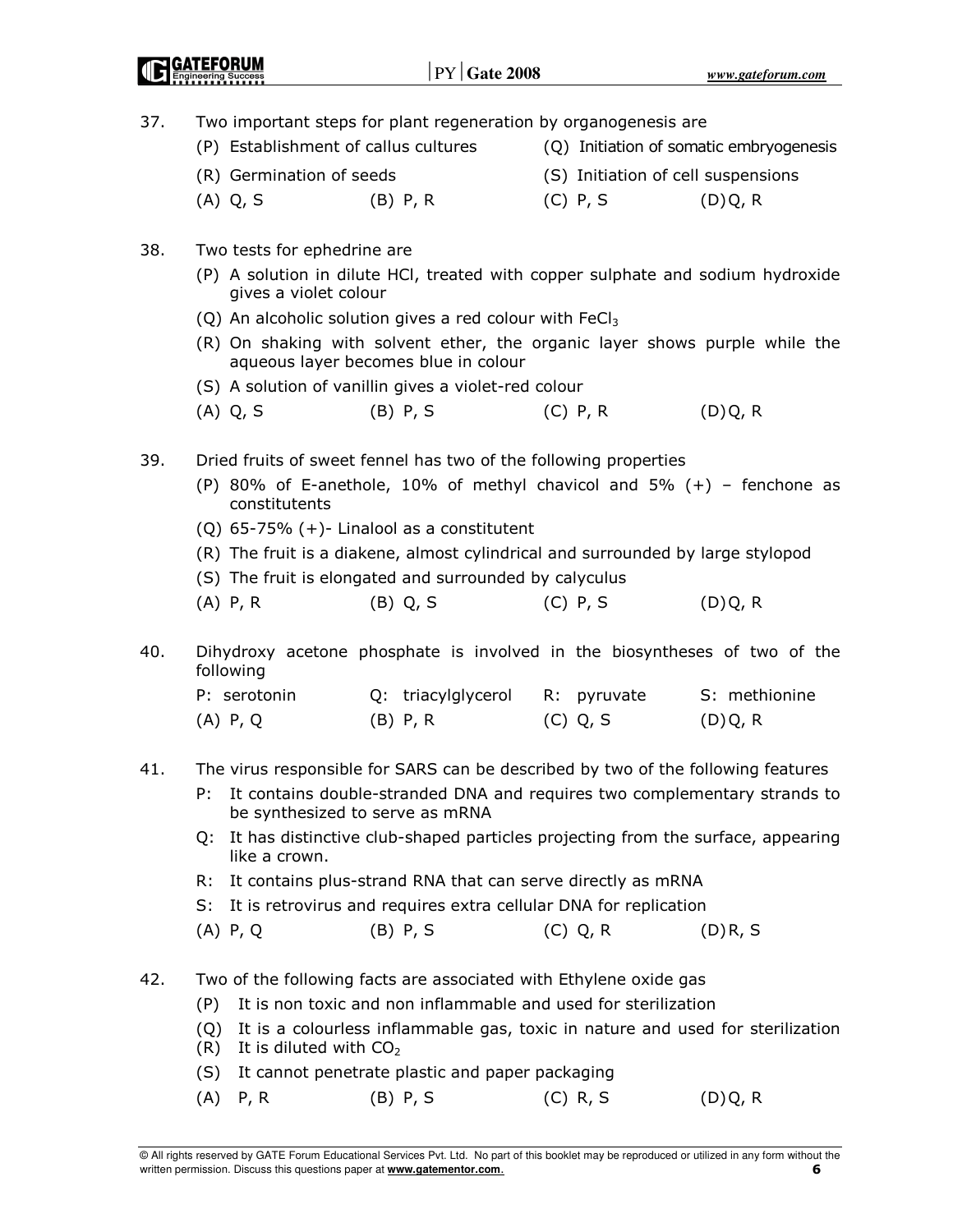| 43. |     | This compound                                                                                        |                                                                               |            |                      |  |  |  |  |
|-----|-----|------------------------------------------------------------------------------------------------------|-------------------------------------------------------------------------------|------------|----------------------|--|--|--|--|
|     |     | (P) is active parenterally                                                                           |                                                                               |            | HO<br>$H_3C$<br>∕≡сн |  |  |  |  |
|     |     |                                                                                                      | (Q) shows greater activity orally than parenterally                           |            | H                    |  |  |  |  |
|     |     | (R) is orally inactive                                                                               |                                                                               | Ĥ          |                      |  |  |  |  |
|     |     | (S) has no parenteral activity                                                                       |                                                                               | HO         |                      |  |  |  |  |
|     |     | $(A)$ P, Q                                                                                           | $(B)$ Q, R                                                                    | $(C)$ R, S | (D)P, S              |  |  |  |  |
| 44. |     | Tranexamic acid is                                                                                   |                                                                               |            |                      |  |  |  |  |
|     | P   |                                                                                                      | trans-4-amino methyl cyclohexane carboxylic acid                              |            |                      |  |  |  |  |
|     | Q   | a polypeptide                                                                                        |                                                                               |            |                      |  |  |  |  |
|     | R.  |                                                                                                      | an inhibitor pf proteolytic enzymes including plasmin                         |            |                      |  |  |  |  |
|     | S   |                                                                                                      | used for the prophylaxis of hemorrhage associated with excessive fibrinolysis |            |                      |  |  |  |  |
|     |     | $(A)$ P, S                                                                                           | $(B)$ P, R                                                                    | (C) Q, R   | (D)R, S              |  |  |  |  |
| 45. |     | Prostaglandins are derivatives of                                                                    |                                                                               |            |                      |  |  |  |  |
|     | P   | $C_{25}$ acid                                                                                        |                                                                               |            |                      |  |  |  |  |
|     | Q   | 7-(2 cyclohexyl) pentenoic acid                                                                      |                                                                               |            |                      |  |  |  |  |
|     | R.  | $C_{20}$ prostanoic acid                                                                             |                                                                               |            |                      |  |  |  |  |
|     | S   |                                                                                                      | 7-(2 octyl cyclopentyl) heptanoic acid                                        |            |                      |  |  |  |  |
|     |     | $(A)$ P, Q                                                                                           | $(B)$ R, S                                                                    | $(C)$ P, R | (D)Q, S              |  |  |  |  |
| 46. |     | Cosmetics Act are                                                                                    | Two ex-officio members of the Drugs Technical Advisory Board under Drugs and  |            |                      |  |  |  |  |
|     | (P) |                                                                                                      | The Drugs Controller General of India                                         |            |                      |  |  |  |  |
|     | (Q) |                                                                                                      | The President, Medical Council of India                                       |            |                      |  |  |  |  |
|     | (R) | The Secretary, Pharmacy Council of India                                                             |                                                                               |            |                      |  |  |  |  |
|     | (S) | India                                                                                                | The Director, National Institute of Pharmaceutical Education and Research,    |            |                      |  |  |  |  |
|     | (A) | P, Q                                                                                                 | $(B)$ P, R                                                                    | $(C)$ R, S | (D)P, S              |  |  |  |  |
| 47. |     | Calfactant is                                                                                        |                                                                               |            |                      |  |  |  |  |
|     | P   | a sterile non-pyrogenic lung surfactant intended for intracgeal instillation to<br>premature infants |                                                                               |            |                      |  |  |  |  |
|     | Q   | a synthetic surfactant popularly used to prepare total parental nutrition                            |                                                                               |            |                      |  |  |  |  |
|     | R.  |                                                                                                      | a potent chelating agent used to prevent metal induced oxidation process      |            |                      |  |  |  |  |
|     | S   |                                                                                                      | an extract of natural surfactant from calf lungs                              |            |                      |  |  |  |  |
|     |     | $(A)$ P, Q                                                                                           | $(B)$ R, S                                                                    | $(C)$ P, S | (D)Q, R              |  |  |  |  |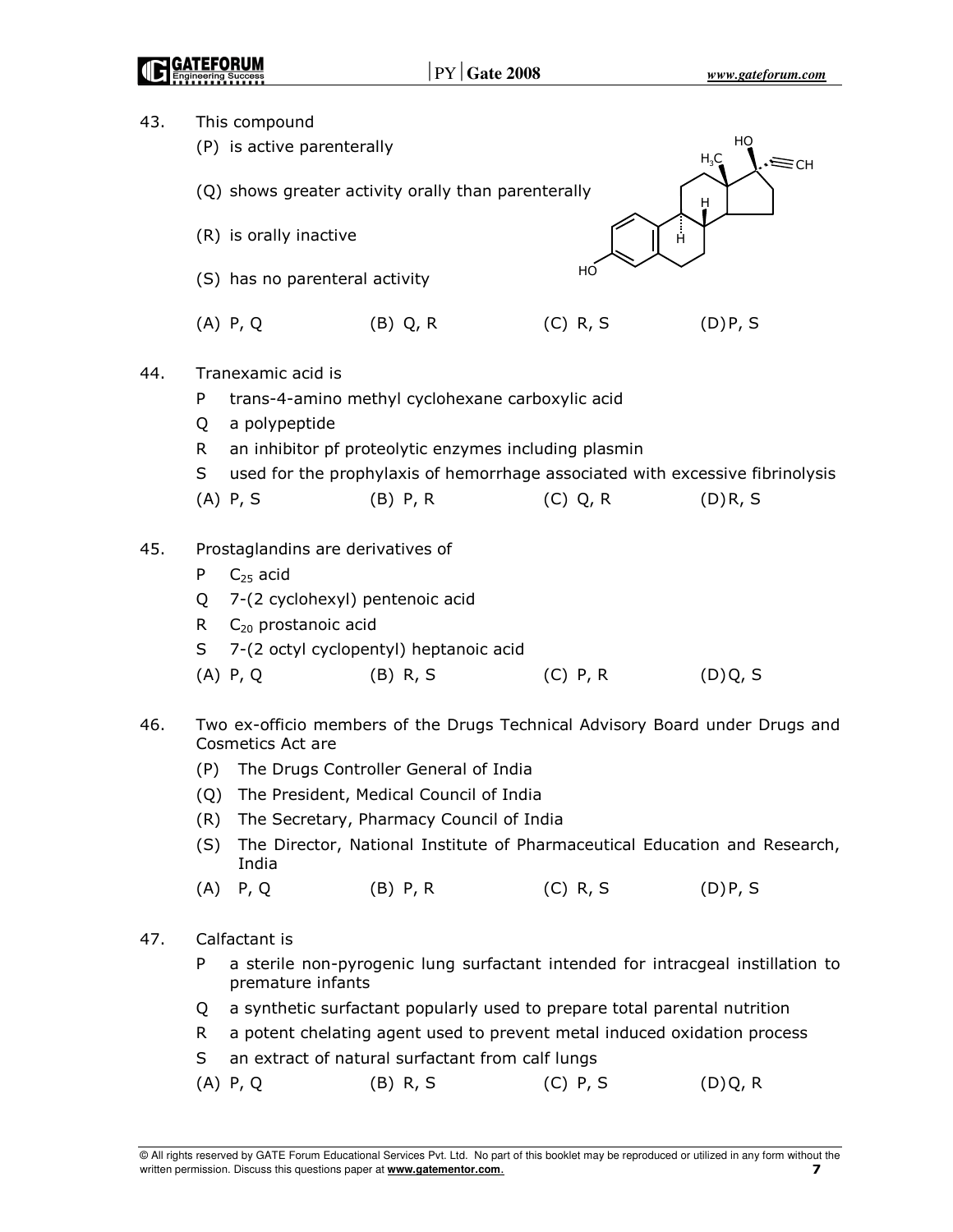| 48. |                        |                                                                                          | complete. Practically, wash-out is deemed complete, when        |                            | In cross-over bioavailability studies, in which the subjects must be rested for<br>sufficient time between each drug administration to ensure that 'washout' is |  |  |  |  |
|-----|------------------------|------------------------------------------------------------------------------------------|-----------------------------------------------------------------|----------------------------|-----------------------------------------------------------------------------------------------------------------------------------------------------------------|--|--|--|--|
|     |                        | (P) 95% is washed out                                                                    |                                                                 | $(Q)$ 100% is washed out   |                                                                                                                                                                 |  |  |  |  |
|     | (R)                    |                                                                                          |                                                                 |                            | 5 biological half-lives have elapsed (S) 2 biological half-lives have elapsed                                                                                   |  |  |  |  |
|     |                        | $(A)$ P, R                                                                               | $(B)$ P, S                                                      | (C) Q, R                   | (D)Q, S                                                                                                                                                         |  |  |  |  |
| 49. |                        |                                                                                          | Two reference electrodes are                                    |                            |                                                                                                                                                                 |  |  |  |  |
|     | P.                     |                                                                                          | Glass membrane electrodes                                       | Q. $Sb/Sb_2O_3$ electrodes |                                                                                                                                                                 |  |  |  |  |
|     | R.                     | Calomel electrode                                                                        |                                                                 |                            | S. Silver/Silver-chloride electrode                                                                                                                             |  |  |  |  |
|     |                        | $(A)$ P, Q                                                                               | $(B)$ Q, S                                                      | $(C)$ R, S                 | (D)P, R                                                                                                                                                         |  |  |  |  |
| 50. |                        |                                                                                          | Polarography can be used for the                                |                            |                                                                                                                                                                 |  |  |  |  |
|     | P                      |                                                                                          | simultaneous determination of several analytes                  |                            |                                                                                                                                                                 |  |  |  |  |
|     | Q                      |                                                                                          | study of resistance of a solution                               |                            |                                                                                                                                                                 |  |  |  |  |
|     | R.                     |                                                                                          | study of current potential relationship                         |                            |                                                                                                                                                                 |  |  |  |  |
|     | S                      |                                                                                          | study of optical activity of organic compounds                  |                            |                                                                                                                                                                 |  |  |  |  |
|     | (A)                    | P, S                                                                                     | $(B)$ Q, S                                                      | $(C)$ P, R                 | (D)P, Q                                                                                                                                                         |  |  |  |  |
| 51. |                        | Primary amines show                                                                      |                                                                 |                            |                                                                                                                                                                 |  |  |  |  |
|     | P                      | Two N-H stretching bands in the range of $3500 - 3300$ cm <sup>-1</sup>                  |                                                                 |                            |                                                                                                                                                                 |  |  |  |  |
|     | Q                      | Only one band in the region $3500 - 3300$ cm <sup>-1</sup>                               |                                                                 |                            |                                                                                                                                                                 |  |  |  |  |
|     | R.                     | -NH band in primary amine results in a broad band in the region 1640 -<br>1560 $cm^{-1}$ |                                                                 |                            |                                                                                                                                                                 |  |  |  |  |
|     | S                      |                                                                                          | the typical $-NH2$ stretching value at 1715 cm <sup>-1</sup>    |                            |                                                                                                                                                                 |  |  |  |  |
|     | (A)                    | Q, R                                                                                     | $(B)$ P, R                                                      | $(C)$ P, S                 | (D)Q, S                                                                                                                                                         |  |  |  |  |
| 52. | The drug disulfiram is |                                                                                          |                                                                 |                            |                                                                                                                                                                 |  |  |  |  |
|     | P                      | known to inhibit dopamine $\beta$ -hydroxylase and cause noradrenaline depletion         |                                                                 |                            |                                                                                                                                                                 |  |  |  |  |
|     | Q                      | a substance that produces aversive reaction to alcohol                                   |                                                                 |                            |                                                                                                                                                                 |  |  |  |  |
|     | R.                     | known to stimulate dopamine β-hydroxylase                                                |                                                                 |                            |                                                                                                                                                                 |  |  |  |  |
|     | S                      |                                                                                          | used in barbiturate poisoning                                   |                            |                                                                                                                                                                 |  |  |  |  |
|     |                        | $(A)$ P, S                                                                               | $(B)$ Q, R                                                      | $(C)$ R, S                 | (D)P, Q                                                                                                                                                         |  |  |  |  |
| 53. |                        |                                                                                          | Two important attributes associated with L- asparaginase        |                            |                                                                                                                                                                 |  |  |  |  |
|     | P:                     |                                                                                          | an enzyme obtained from E.Coli and is administered paranterally |                            |                                                                                                                                                                 |  |  |  |  |
|     | Q:                     | orally                                                                                   |                                                                 |                            | an enzyme obtained from Streptococcus caespitosus and is administered                                                                                           |  |  |  |  |
|     | R:                     |                                                                                          | used in acute lymphocytic leukemia                              |                            |                                                                                                                                                                 |  |  |  |  |
|     | S:                     | used as fibrinolytic                                                                     |                                                                 |                            |                                                                                                                                                                 |  |  |  |  |
|     |                        | $(A)$ P, S                                                                               | $(B)$ P, R                                                      | (C) Q, R                   | (D)Q, S                                                                                                                                                         |  |  |  |  |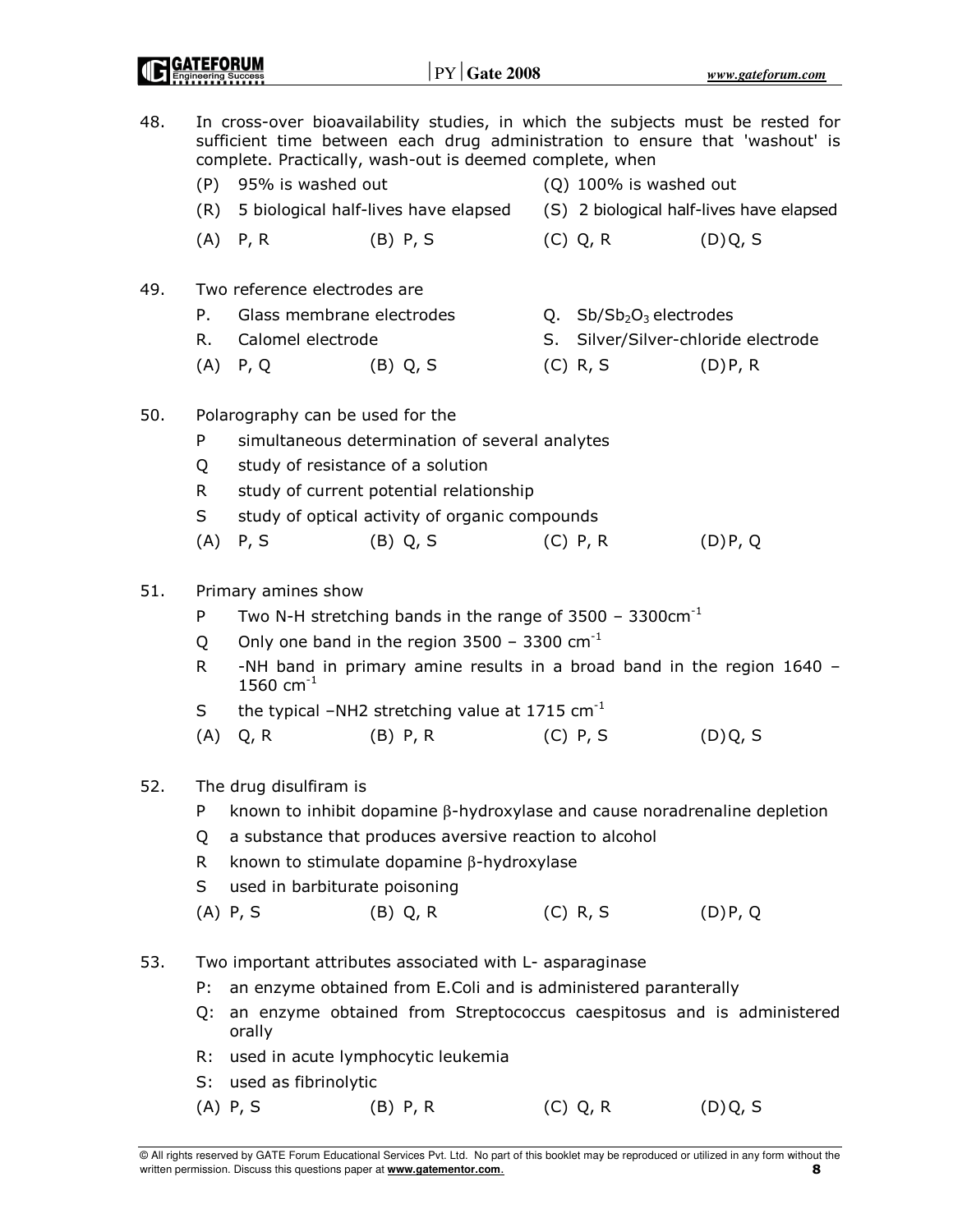| 54. | Amikacin is                    |                                 |                                                                               |  |  |  |  |
|-----|--------------------------------|---------------------------------|-------------------------------------------------------------------------------|--|--|--|--|
|     | P                              |                                 | a semisynthetic aminoglycoside and a derivative of kanamycin                  |  |  |  |  |
|     | Q                              |                                 | a semisynthetic aminoglycoside and a derivative of tobramycin                 |  |  |  |  |
|     | R.<br>otooxicity               |                                 | it is administered parenterally and does not cause nephrotoxicity and         |  |  |  |  |
|     | S                              |                                 | it is administered parenterally and is both nephrotoxic and ototoxic          |  |  |  |  |
|     | $(A)$ P, Q                     | $(B)$ P, R                      | $(C)$ P, S<br>(D)Q, S                                                         |  |  |  |  |
| 55. | combinations                   |                                 | Matching exercises. Match Group I and Group-II and identify the correct       |  |  |  |  |
|     | Group-I                        |                                 | <b>Group-II</b>                                                               |  |  |  |  |
|     | <b>Plant</b>                   |                                 | <b>Source</b>                                                                 |  |  |  |  |
|     | (P) Thorn apple                |                                 | (1) Dried leaves and flowering<br>tops of Hyoscyamus niger                    |  |  |  |  |
|     | (Q) Henbane                    |                                 | (2) Dried leaves and flowering                                                |  |  |  |  |
|     |                                |                                 | tops of Datura Stramonium                                                     |  |  |  |  |
|     | (R) Deadly nightshade          |                                 | (3) Leaves of Digitalis purpurea dried                                        |  |  |  |  |
|     |                                |                                 | at a temperature below 60°C                                                   |  |  |  |  |
|     | (S) Foxglove leaves            |                                 | (4) Dried leaves and other aerial                                             |  |  |  |  |
|     |                                |                                 | parts of Atropa acuminate                                                     |  |  |  |  |
|     | (A) $P - 2Q - 1R - 4S - 3$     |                                 | $(B)$ P - 1 Q - 2 R - 3 S - 4                                                 |  |  |  |  |
|     | (C) $P - 3Q - 4R - 2S - 1$     |                                 | (D) $P - 2Q - 3R - 4S - 1$                                                    |  |  |  |  |
| 56. | <b>Group I</b>                 | <b>Group II</b>                 |                                                                               |  |  |  |  |
|     | Drugs                          | Source                          |                                                                               |  |  |  |  |
|     | (P) Kaolin                     | siliceous skeletons of fossils  | (1) natural diatomaceous earth consisting of                                  |  |  |  |  |
|     | (Q)<br>Kieselguhr              |                                 | (2) purified native hydrated aluminium silicate free                          |  |  |  |  |
|     |                                | from gritty particles           |                                                                               |  |  |  |  |
|     | (R) Calamine                   | (3) hydrated magnesium silicate |                                                                               |  |  |  |  |
|     | (S) Talc                       | of ferric oxide                 | (4) an ore contains zinc oxide with a small amount                            |  |  |  |  |
|     | (A) $P-1$ $Q-4$ $R-3$ $S-2$    |                                 | (B) $P-2$ $Q-4$ $R-1$ $S-3$                                                   |  |  |  |  |
|     | (C) $P-2$ $Q-1$ $R-4$ $S-3$    |                                 | (D) $P-3$ $Q-2$ $R-1$ $S-4$                                                   |  |  |  |  |
|     |                                |                                 |                                                                               |  |  |  |  |
| 57. |                                |                                 | Proof for the following in the natural products is obtained by some reactions |  |  |  |  |
|     | Group-I                        |                                 | <b>Group-II</b>                                                               |  |  |  |  |
|     | <b>Natural product</b>         |                                 | <b>Reactions</b>                                                              |  |  |  |  |
|     | (P) Cholesterol-nature of ring |                                 | (1) Treatment with HNO <sub>2</sub> forms a                                   |  |  |  |  |
|     |                                |                                 | nitroso compound                                                              |  |  |  |  |

- (Q) Ephedrine-secondary amino group (2) Selenium dehydrogenation gives
	- Diel's hydrocarbon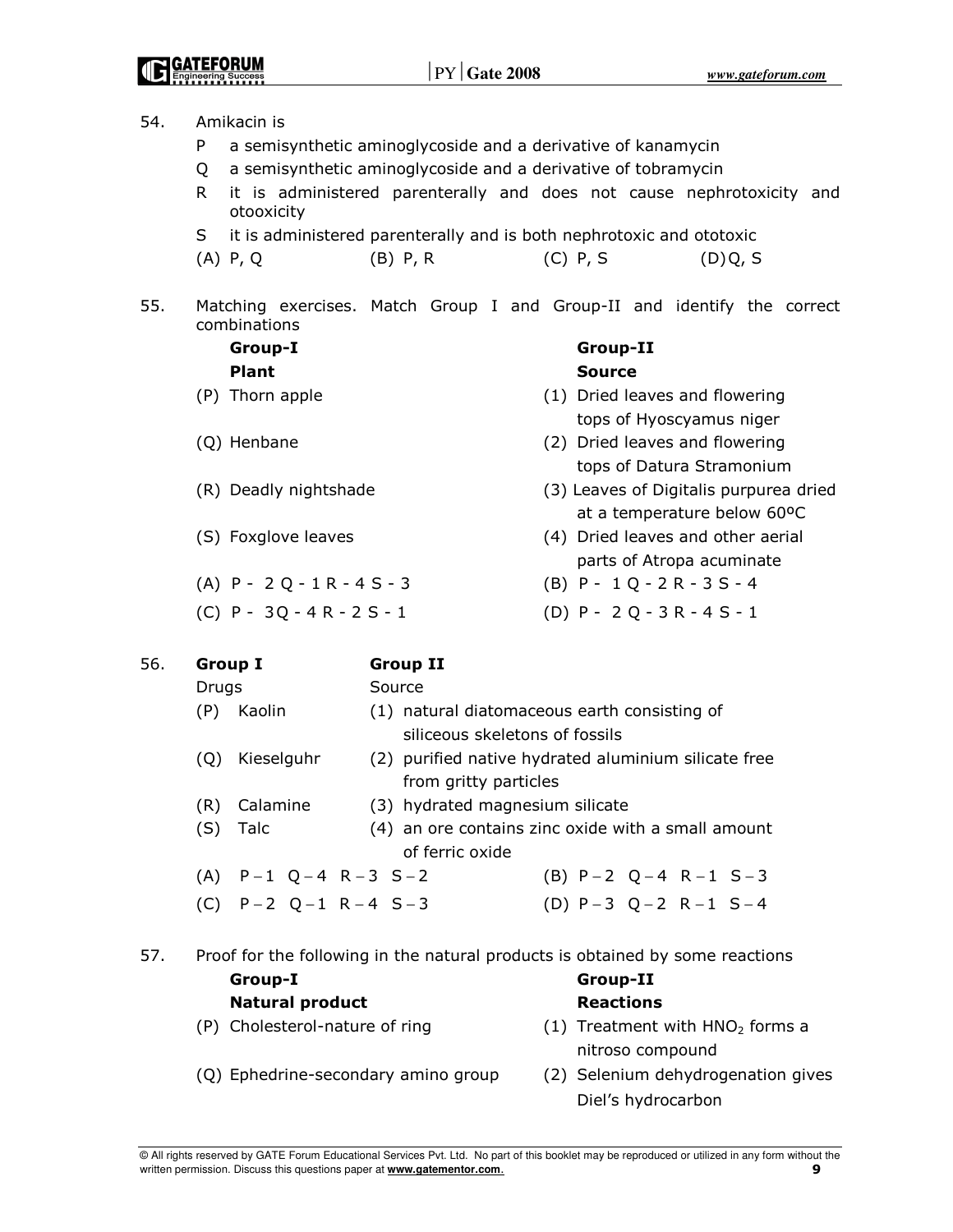| GATEFORUM<br><b>ID GATEFUKUM</b> |
|----------------------------------|
|                                  |

|     | (R) Morphine-secondary-OH group                                |                                 | (3) With-CH <sub>3</sub> I in aqueous KOH gives<br>(-) codeine, which is not soluble<br>in alkali; codeine can be oxidized<br>with chromic acid to codeinone |
|-----|----------------------------------------------------------------|---------------------------------|--------------------------------------------------------------------------------------------------------------------------------------------------------------|
|     | (S) Caffeine-nature of ring                                    |                                 | (4) Oxidation with potassium<br>chlorate in hydrochloric acid<br>gives dimethyl alloxan and<br>methyl urea                                                   |
|     | $(A)$ P - 3Q - 1R - 2S - 4                                     |                                 | $(B)$ P - 2 Q - 1 R - 3 S - 4                                                                                                                                |
|     | $(C)$ P - 3 Q - 4 R - 1 S - 2                                  |                                 | (D) $P - 4Q - 2R - 1S - 3$                                                                                                                                   |
| 58. | Derivatives of cortisol and their structural modifications are |                                 |                                                                                                                                                              |
|     | <b>Group I</b>                                                 | <b>Group II</b>                 |                                                                                                                                                              |
|     | Derivative                                                     | Structural modification         |                                                                                                                                                              |
|     | Prednisolone<br>Р.                                             |                                 | 1. 1, 2-dehydro, 9 $\alpha$ -fluoro, 16 $\alpha$ -methyl                                                                                                     |
|     | Dexamethasone 2. 1, 2-dehydro<br>Q.                            |                                 |                                                                                                                                                              |
|     | R.<br>Betamethasone<br>3.                                      |                                 | 1, 2- dehydro, 9α-fluoro, 16β-methyl                                                                                                                         |
|     | S. Triamcinolone<br>4.                                         |                                 | 1, 2-dehydro, 9 $\alpha$ -fluoro, 16 $\alpha$ -hydroxy                                                                                                       |
|     | (A) P-2 Q-1 R-3 S-4                                            |                                 | (B) P-2 Q-1 R-3 S-4                                                                                                                                          |
|     | (C) P-2 Q-4 R-3 S-1                                            |                                 | (D) P-3 Q-2 R-1 S-4                                                                                                                                          |
| 59. | <b>Group I</b>                                                 | <b>Group II</b>                 |                                                                                                                                                              |
|     | Drugs                                                          | Starting material for synthesis |                                                                                                                                                              |
|     | Clofazimine<br>Р.<br>1.                                        | p-chloronitro benzene           |                                                                                                                                                              |
|     | Ketoconazole<br>Q.                                             | 2. L-phenyl alanine             |                                                                                                                                                              |
|     | R.<br>Melphalan<br>3.                                          |                                 | -N-(4-chlorophenyl)-O-phenylenediamine                                                                                                                       |
|     | Dapsone<br>S.                                                  |                                 | 4. 2, 4-dichloro phenylbromide and glycerine                                                                                                                 |
|     | $(A)$ P-1 Q-2 R-3 S-4                                          |                                 | (B) P-4 Q-3 R-1 S-2                                                                                                                                          |
|     | (C) P-3 Q-4 R-2 S-1                                            |                                 | (D) P-2 Q-1 R-4 S-3                                                                                                                                          |
| 60. | Group I                                                        |                                 | Group II                                                                                                                                                     |
|     | Industrial dryers                                              |                                 | Pharmaceutical materials dried                                                                                                                               |
|     | (P)<br>Drum dryer                                              |                                 | (1) Antibiotic solution                                                                                                                                      |
|     | Fluidized bed dryer<br>(Q)                                     |                                 | (2) Tablet granules                                                                                                                                          |
|     | (R) Spray dryer                                                |                                 | (3) Gelatin                                                                                                                                                  |
|     | (S) Freeze dryer                                               |                                 | (4) Suspension of kaolin                                                                                                                                     |
|     | $(A)$ P-1 Q-3 R-4 S-2                                          |                                 | (B) $P-4$ Q-2 R-3 S-1                                                                                                                                        |

- $(C)$  P 4 Q 2 R 1 S 3  $(D)$  P 3 Q 2 R 4 S 1
	-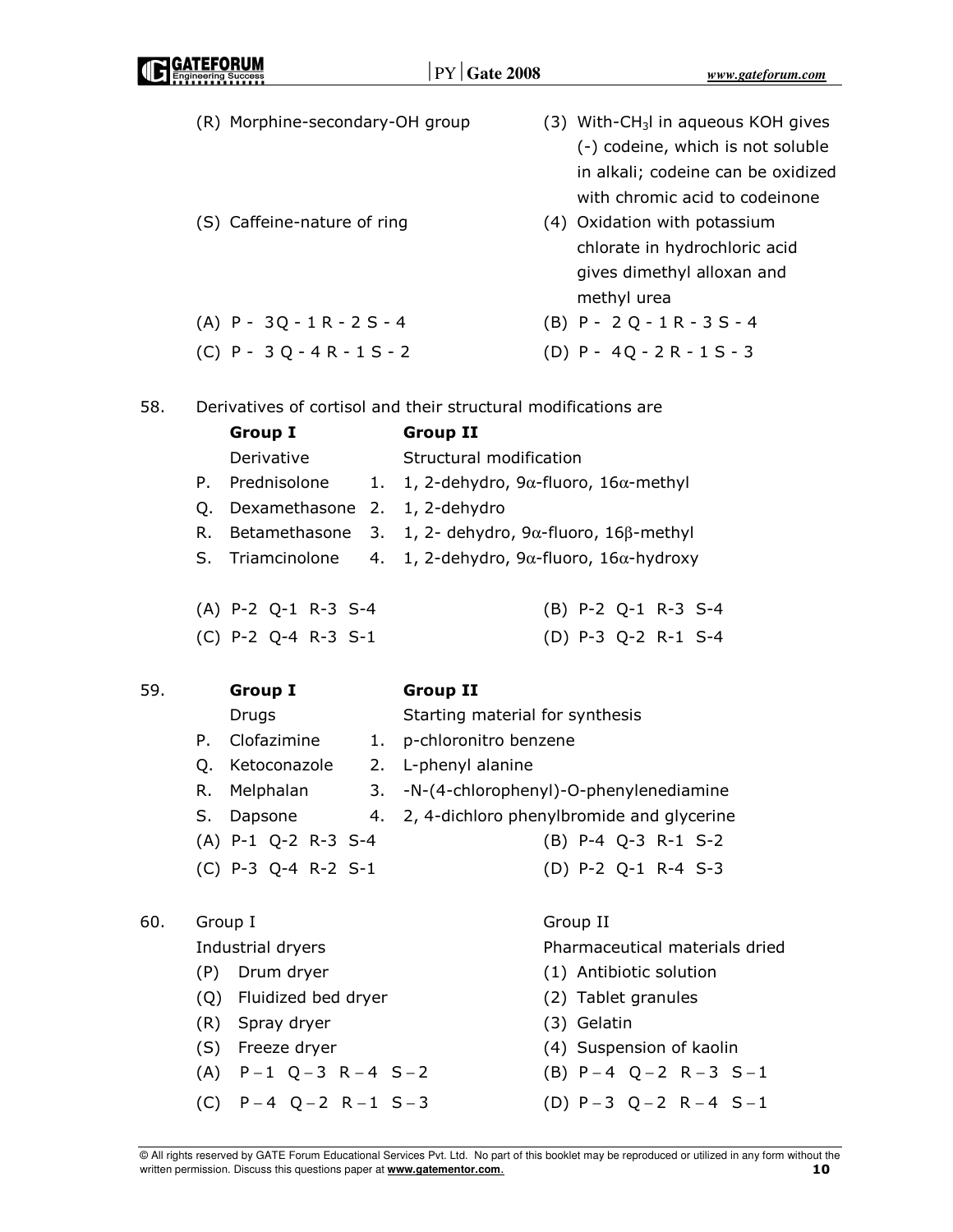### 61. Group I Group II Name of equation example and the equation equation (P) Noyes & Whitney equation  $\frac{dM}{dt} = \frac{DS}{h}(C_s - C)$  $=\frac{155}{15}(C_5 -$ (Q) B.E.T equation (2)  $\frac{P}{Y(P_0 - P)} = \frac{1}{Y_m b} + \frac{b - 1}{Y_m b} \frac{P}{P_0}$  $Y(P_0 - P)$   $Y_m b$   $Y_m b$   $P_0$  $\frac{1}{-P} = \frac{1}{Y_{m}b} + \frac{b-1}{Y_{m}}$ (R) Stokes equation (3)  $v = \frac{d^2 (P_s - P_0)}{10}$ 0  $v = \frac{d^2 (P_s - P_0) g}{18 \eta_0}$  $=\frac{d^2 (P_s - 18n)}{18n}$ (S) Higuchi equation (4)  $Q = \sqrt{\frac{DC_s C}{2A - C_s}}.(2A - C_s)$  $Q = \sqrt{\frac{DC_s t}{2A - C_s}}$ . (2A – C<sub>s</sub>  $=\sqrt{\frac{2C_{\rm s}c}{2A-C_{\rm s}}}$ . (2A –  $(A)$  P - 4 Q - 2 R - 3 S - 1  $(B)$  P - 2 Q - 4 R - 1 S - 3  $(C)$  P - 4 Q - 2 R - 1 S - 3  $(D)$  P - 1 Q - 2 R - 3 S - 4 62. Group I Group II Types of coating Coating materials (P) Seal coating (1) HPMC (Q) Sub coating (2) Carnauba wax

- (R) Polishing (3) Gelatin
- (S) Film coating (4) PEG 4000
- 
- $(C)$  P 2 Q 4 R 1 S 3  $(D)$  P 1 Q 3 R 2 S 4
- $(A)$  P 4 Q 3 R 2 S 1  $(B)$  P 4 Q 2 R 3 S 1

63.

|                             | <b>Group I</b>                 |   | <b>Group II</b>                           |
|-----------------------------|--------------------------------|---|-------------------------------------------|
|                             | <b>Interacting drugs</b>       |   | <b>Pharmacological effect</b>             |
| P                           | Verapamil and Atenolol         |   | Increased risk of hyperkalemia            |
| O                           | Clozapine and Co-trimoxazole   | 2 | Bradycardia and asystole                  |
| R                           | Alcohol and Flunitrazepam      | 3 | Increased risk of bone marrow suppression |
| S                           | <b>Ramipril and Amiloride</b>  | 4 | Severe CNS depression                     |
| (A) $P-4$ $Q-2$ $R-3$ $S-1$ |                                |   | (B) $P-2$ $Q-3$ $R-4$ $S-1$               |
|                             | (C) $P-3$ Q $-4$ R $-2$ S $-1$ |   | (D) $P-4$ $Q-1$ $R-2$ $S-3$               |

64.

|   | <b>Group I</b>                |   | <b>Group II</b>             |  |
|---|-------------------------------|---|-----------------------------|--|
|   | <b>Receptors</b>              |   | <b>Agonists</b>             |  |
| P | $\beta$ -adrenetgic (Type 2)  |   | Phenylephrine               |  |
| O | $\alpha$ -adrenergic (Type 1) | 2 | Bromocriptine               |  |
| R | Dopaminergic (Type 2)         | 3 | Ritodrine                   |  |
| S | 5-hydroxytryptamine (Type 1A) | 4 | <b>Buspirone</b>            |  |
|   | (A) $P-1$ $Q-4$ $R-3$ $S-2$   |   | (B) $P-3$ $Q-2$ $R-4$ $S-1$ |  |
|   | $(C) P - 2 Q - 3 R - 4 S - 1$ |   | (D) $P-3$ $Q-1$ $R-2$ $S-4$ |  |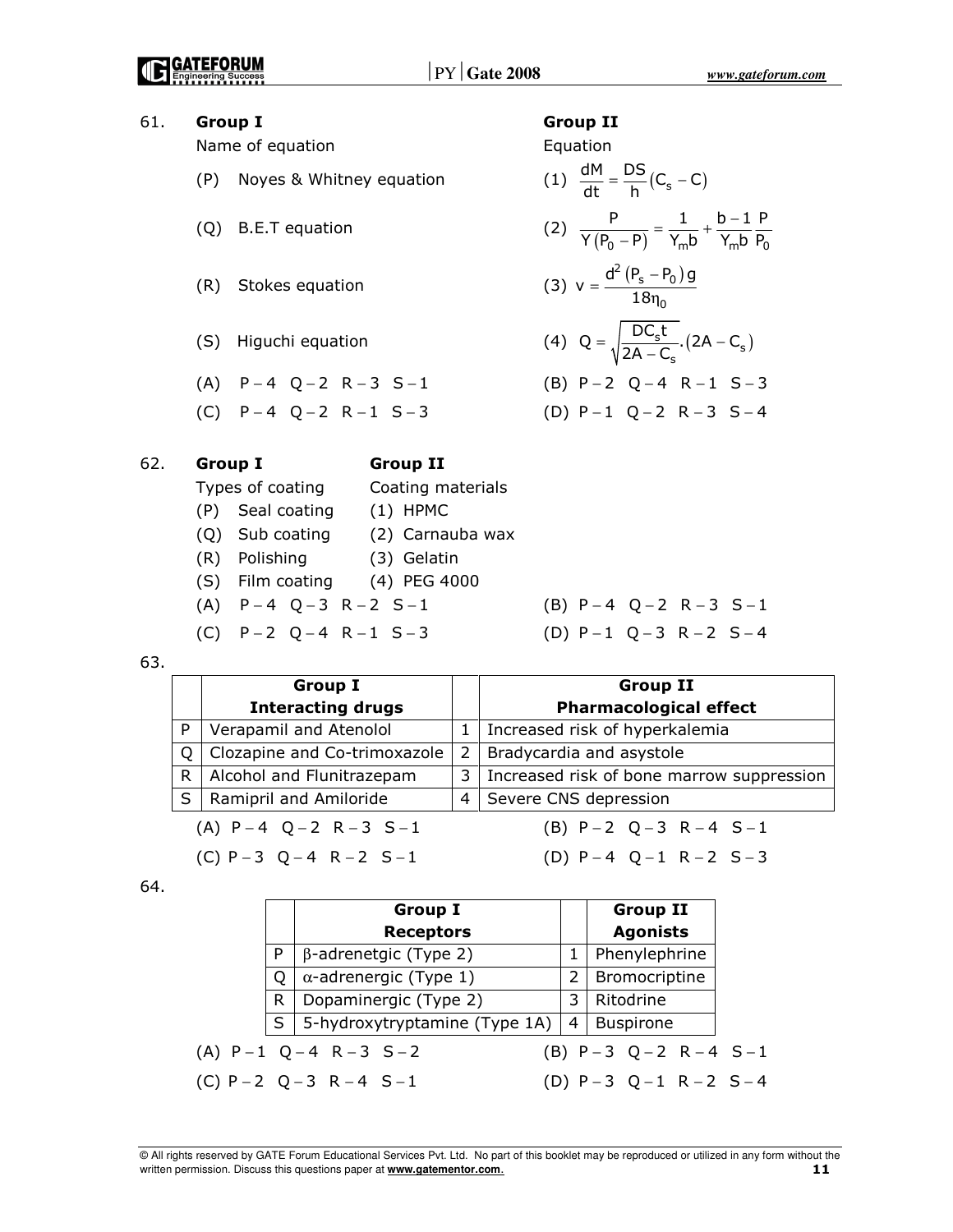65.

|                                                                    |   | <b>Group I</b><br><b>Drugs</b> |                                   | <b>Group II</b><br><b>Mechanism</b>        |  |
|--------------------------------------------------------------------|---|--------------------------------|-----------------------------------|--------------------------------------------|--|
|                                                                    | P | Terbinafine                    | $\mathbf{1}$                      | Inhibition of reverse transcriptase        |  |
|                                                                    |   | Cidofovir                      | 2                                 | Selective inhibition of squalene epoxidase |  |
|                                                                    | R | Imatinib                       | 3<br>Inhibition of DNA polymerase |                                            |  |
|                                                                    | S | Stavudine                      |                                   | 4   Tyrosine kinase inhibitor              |  |
| $(A)$ P-1 Q-1 R-3 S-4<br>(B) $P-4$ $Q-3$ $R-2$ $S-1$               |   |                                |                                   |                                            |  |
| (C) $P - 2$ $Q - 3$ $R - 4$ $S - 1$<br>(D) $P-3$ $Q-2$ $R-1$ $S-4$ |   |                                |                                   |                                            |  |

### 66. Group I Group II

- P. Sodium chloride 1. Colorimetry
- 
- 
- S. Potassium hydrogen phthalate 4. IR spectrophotometry
- (A) P-1 Q-2 R-3 S-4 (B) P-4 Q-1 R-2 S-3
- 

## 67. Group I Group II

- 
- 
- 
- 

(C) P-4 Q-3 R-1 S-2 (D) P-3 Q-1 R-2 S-4

# 68. Group I Group II Techniques Related equations

- 
- Q. Polarography 2.  $V_R = t_R F_c$

Materials used **Instrumental techniques** 

- 
- Q. Glass 2. UV spectrophotometry
- R. Quartz 3. X-ray diffraction
	-
	-
- (C) P-3 Q-4 R-1 S-2 (D) P-2 Q-3 R-4 S-1

Drugs B. P. Assay

- P. Iopanoic acid 1. Titration of a solution in anhydrous formic Acid and acetic anhydride with 0.1 N perchloric acid
- Q. Cyclizine hydrochloride 2. Titration of a solution in dimethyl formamide With 0.1 M tetrabutyl ammonium hydroxide
- R. Chlorothiazide 3. Treating with sodium hydroxide and zinc powder and then titration with 9.1 N silver nitrate
- S. Chlorambucil 4. Titration with 0.1 N sodium hydroxide using phenolphthalein indicator
- (A) P-1 Q-2 R-3 S-4 (B) P-2 Q-4 R-1 S-3
	-

P. Potentiometry 1.  $id = 708nCD^{1/2}m^{2/3}t^{1/6}$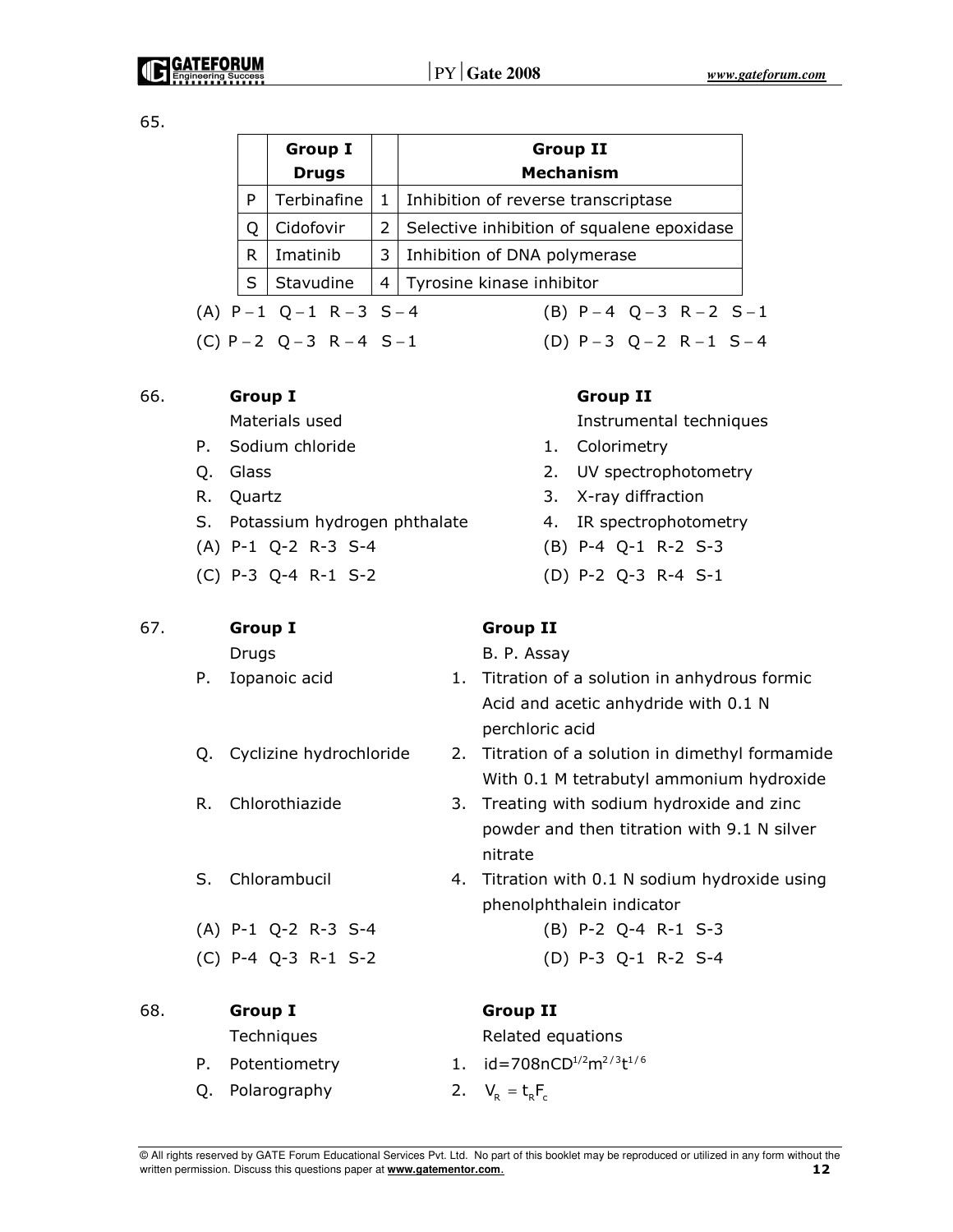| <u>NGAI EFURUM</u><br><b>Engineering Success</b> |                          | $\text{PY}$ Gate 2008                                                     | www.gateforum.com |
|--------------------------------------------------|--------------------------|---------------------------------------------------------------------------|-------------------|
|                                                  |                          |                                                                           |                   |
|                                                  | R. Colorimetry           | 3. P-3 Q-1 R-2 S-4E=E <sup>0</sup> - $\frac{RT}{nF}$ log[H <sup>+</sup> ] |                   |
|                                                  | S. Column chromatography | 4. A=εbc                                                                  |                   |
|                                                  | $(A)$ P-1 Q-4 R-3 S-2    | (B) P-3 Q-2 R-1 S-4                                                       |                   |
|                                                  | $(C)$ P-2 Q-3 R-4 S-1    | $(D)$ P-3 Q-1 R-4 S-2                                                     |                   |

69.

|    | <b>Group I</b><br>Test               |                | <b>Group II</b><br><b>Principle</b>                                                                                 |
|----|--------------------------------------|----------------|---------------------------------------------------------------------------------------------------------------------|
| P  | Direct agglutination test            | 1              | Measures antibody titres after soluble antigens<br>are attached to inert particles and incubated with<br>antibodies |
| Q  | Passive agglutination                | $\overline{2}$ | Detects blocking-type antibodies, globulins and<br>complement that are attached to red cell<br>antigens             |
| R. | Haemagglutination<br>inhibition test | 3              | RBCs coated with homologous antigens added to<br>antibodies incubated with soluble antigens                         |
| S  | Coomb's test                         | 4              | RBS antigens incubated with antibodies and<br>antibody titre visually examined                                      |
|    | (A) $P-2$ $Q-4$ $R-1$ $S-3$          |                | (B) $P-4$ $Q-1$ $R-3$ $S-2$                                                                                         |
|    | (C) $P-1$ $Q-3$ $R-2$ $S-4$          |                | (D) $P-3$ $Q-2$ $R-4$ $S-1$                                                                                         |

70.

|                                     | <b>Group I</b>                                                                                                       |  | <b>Group II</b>                             |
|-------------------------------------|----------------------------------------------------------------------------------------------------------------------|--|---------------------------------------------|
|                                     | <b>Enzymes</b>                                                                                                       |  | <b>Functions</b>                            |
| P                                   | $Na^+$ -K $^+$ ATPase<br>Cytochrome c oxidase<br>Q<br>Malate dehydrogenase<br>R<br>Tyrosine Kinase<br>$\overline{4}$ |  | Electron transport                          |
|                                     |                                                                                                                      |  | Pathway converting pyruvate to oxaloacetate |
|                                     |                                                                                                                      |  | Generation of electrochemical potential     |
| S                                   |                                                                                                                      |  | Signal transduction                         |
| $(A)$ P-3 Q-1 R-2 S-4               |                                                                                                                      |  | (B) $P-1$ Q-3 R-4 S-2                       |
| (C) $P - 2$ $Q - 4$ $R - 1$ $S - 3$ |                                                                                                                      |  | (D) $P-4$ Q-2 R-3 S-1                       |

# Common Data Questions 71, 72 & 73

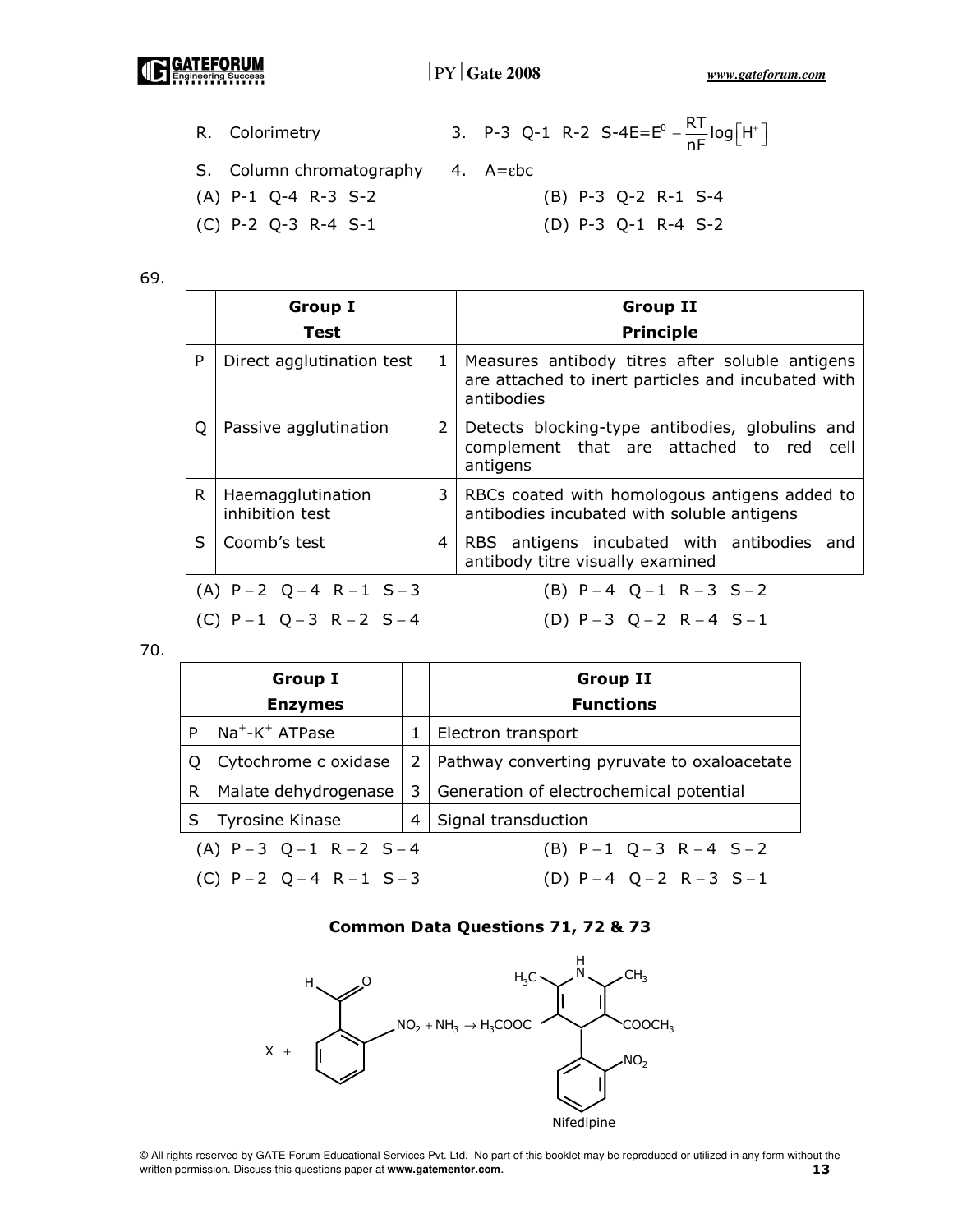

71. Reagent X is



- 72. Nifedipine when exposed to day light and artificial light, is readily converted to a derivative of
	-
	- (A) 4-Phenyl pyridine (B) Nitrosophenyl pyridine
	- (C) Diazophenyl pyridine (D) Nitrobenzene
- 
- 73. The B.P.assay of Nifedipine is by titration of a
	- (A) Solution in anhydrous acetic acid with 0.1M perchloric acid
	- (B) Solution in previously neutralized acetone with 0.1N sodium hydroxide; end point by potentiometry
	- (C) Solution in previously neutralized acetone against standard potassium dichromate solution
	- (D) A solution in 2 methyl -2 propanol and perchloric acid with 0.1M cerium sulphate using ferroin as indicator

### Common Data Questions 74 & 75

Tenoposide is a natural product used for the management of certain diseases.

- 74. It is derived form
	- (A) Flavonolignans form Silybum marianum
	- (B) Lignans from Podophyllum peltatum
	- (C) Lignans from Schizandra chinensis
	- (D) Neolignans from Piper futokadsura
- 75. This drug is used in the management of
	- (A) Candidiasis (B) Trypanosomiasis
	- (C) Cardiac arrhythmia (D) Acute leukemia in children

### Linked Answer Questions: Q.76 to Q.85 Carry Two Marks Each

### Statement for Linked Answer Questions: 76 & 77

Extracts of Chondrodendron tomentosum, family menispermaceae contains several alkaloids

- 76. One of the important alkaloid is
	-
	-
	- (A) (-) Phyllandrene (B) (+) Holarrhenine
	- (C) (+) Tubocurarine (D) (±) Colchicine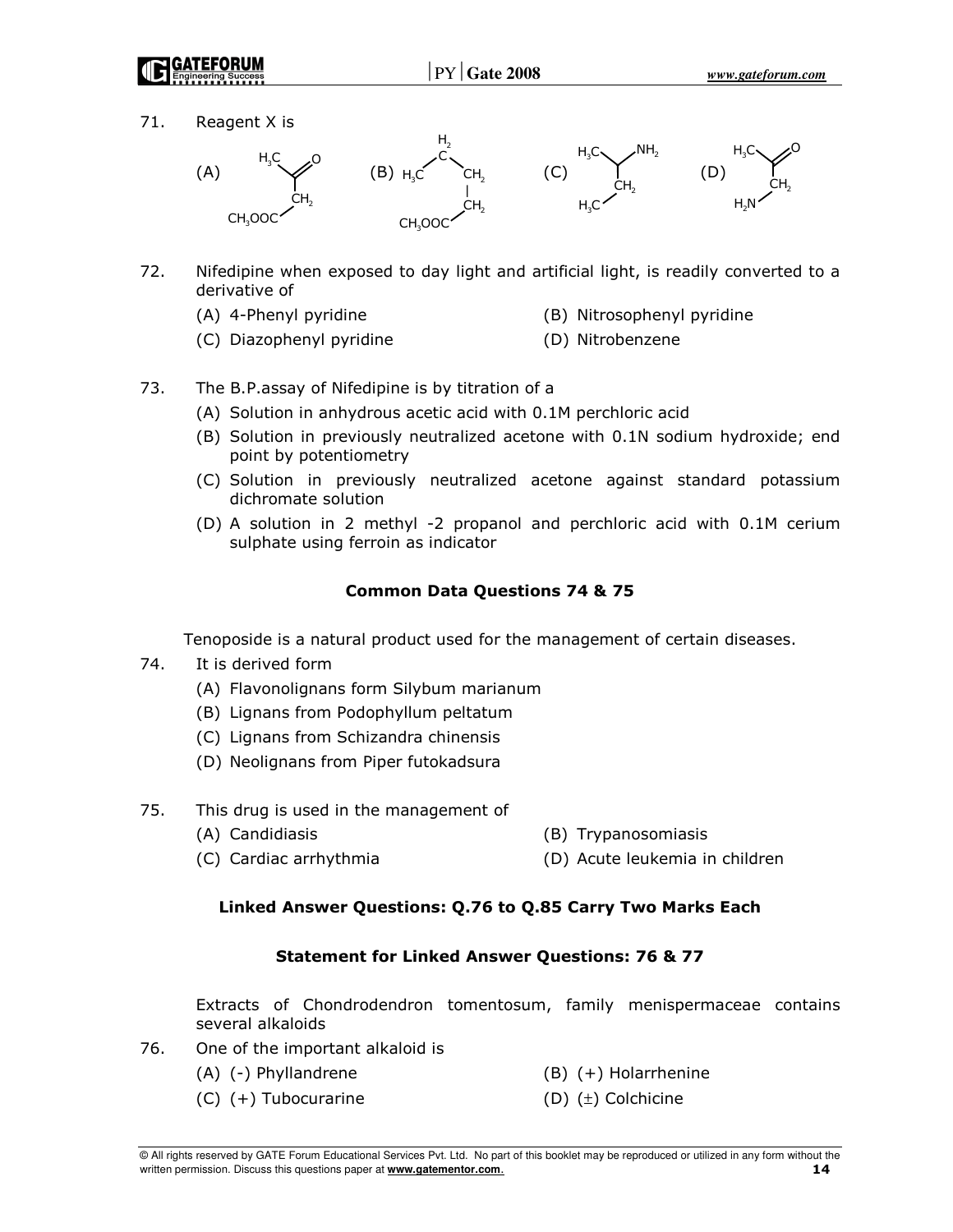| <b>NESS REALLY</b>  |
|---------------------|
|                     |
| Engineering Success |

| 77. | This alkaloid has                                              |                                                           |                             |                              |  |  |  |  |
|-----|----------------------------------------------------------------|-----------------------------------------------------------|-----------------------------|------------------------------|--|--|--|--|
|     | (A) Bis benzyl tetrahydro isoquinoline ring (B) Quinoline ring |                                                           |                             |                              |  |  |  |  |
|     | (C) Phenanthrene ring                                          |                                                           |                             | (D) Pyrido pyrimidine ring   |  |  |  |  |
|     |                                                                | <b>Statement for Linked Answer Questions: 78 &amp; 79</b> |                             |                              |  |  |  |  |
|     | Several drugs are used for migraine                            |                                                           |                             |                              |  |  |  |  |
| 78. | Acute migraine is treated with                                 |                                                           |                             |                              |  |  |  |  |
|     | (A) Prazosin                                                   | (B) Formeterol                                            |                             | (C) Sumatriptan (D) Dopamine |  |  |  |  |
| 79. | The drug chosen is an agonist of                               |                                                           |                             |                              |  |  |  |  |
|     | (A) $\alpha_1$ adrenoceptor                                    |                                                           | (B) $\alpha_2$ adrenoceptor |                              |  |  |  |  |
|     | (C) $M_3$ receptor                                             |                                                           |                             | (D) $5 - HT_{ID}$ receptor   |  |  |  |  |
|     |                                                                |                                                           |                             |                              |  |  |  |  |

### Statement for Linked Answer Questions: 80 & 81

A drug which is used for malignant melanoma is obtained as follows









81. X on treatment with dimethylamine gives the drug



O